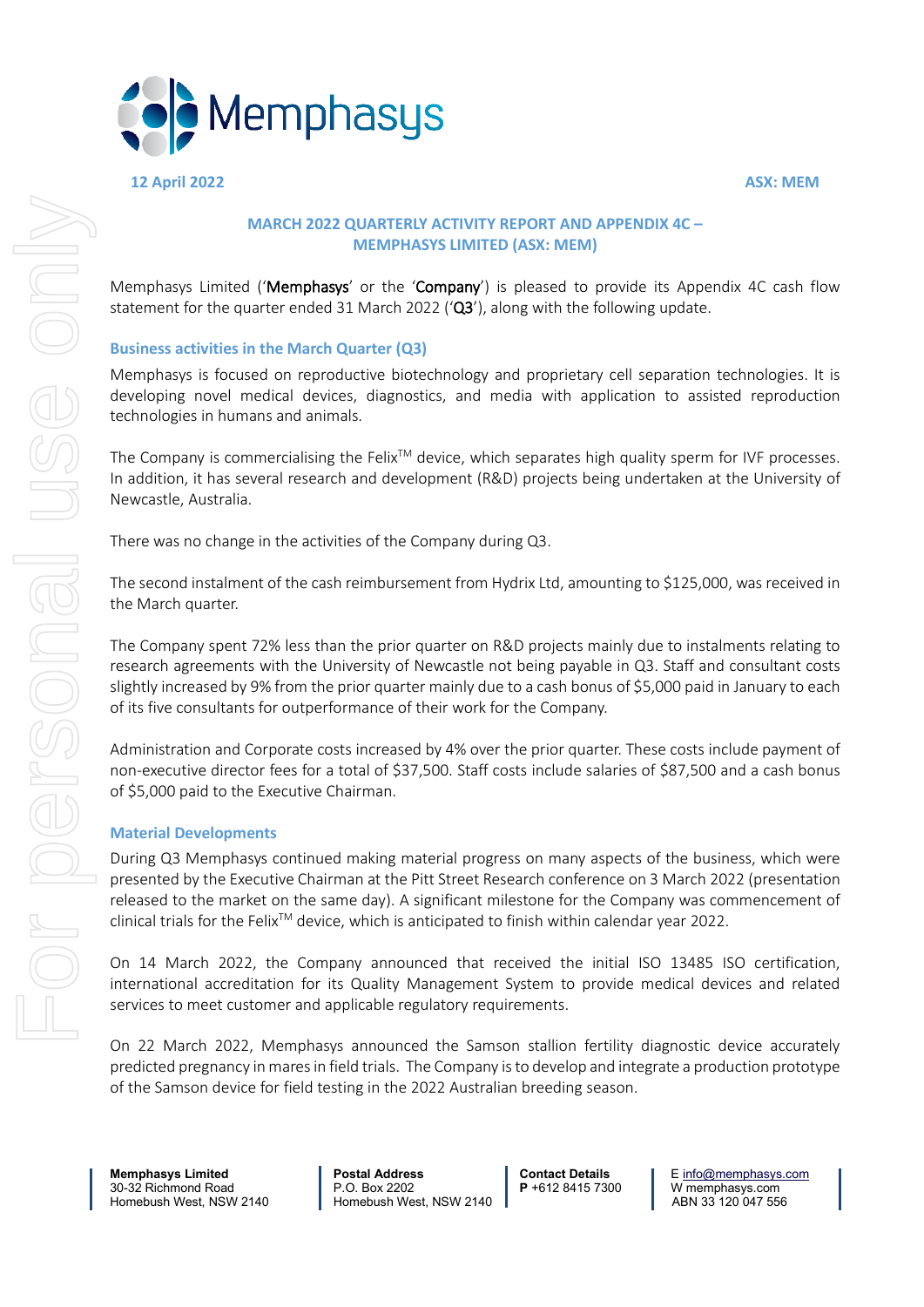On 30 March 2022, Memphasys announced that it completed follow-up sales of a batch of cartridges for commercial purposes to the Coimbatore Womens Hospital Centre in India, and a Felix<sup>™</sup> System (device and cartridges) for research purposes to Diagens Biotechnology Company Ltd (Diagens) in China. The Company also reported that it is closely working with Diagens on the application for a fast track "Green Channel" regulatory path for Felix<sup>™</sup> to be sold in the Chinese market. Although the quantum of these sales is not material, this repeat clinical order validates Memphasys business model of recurring cartridge sales and is a significant milestone reached by the Company.

This announcement was approved by the Board of Memphasys.

For further information, please contact:

Memphasys Limited Alison Coutts Executive Chairman (02) 8415-7300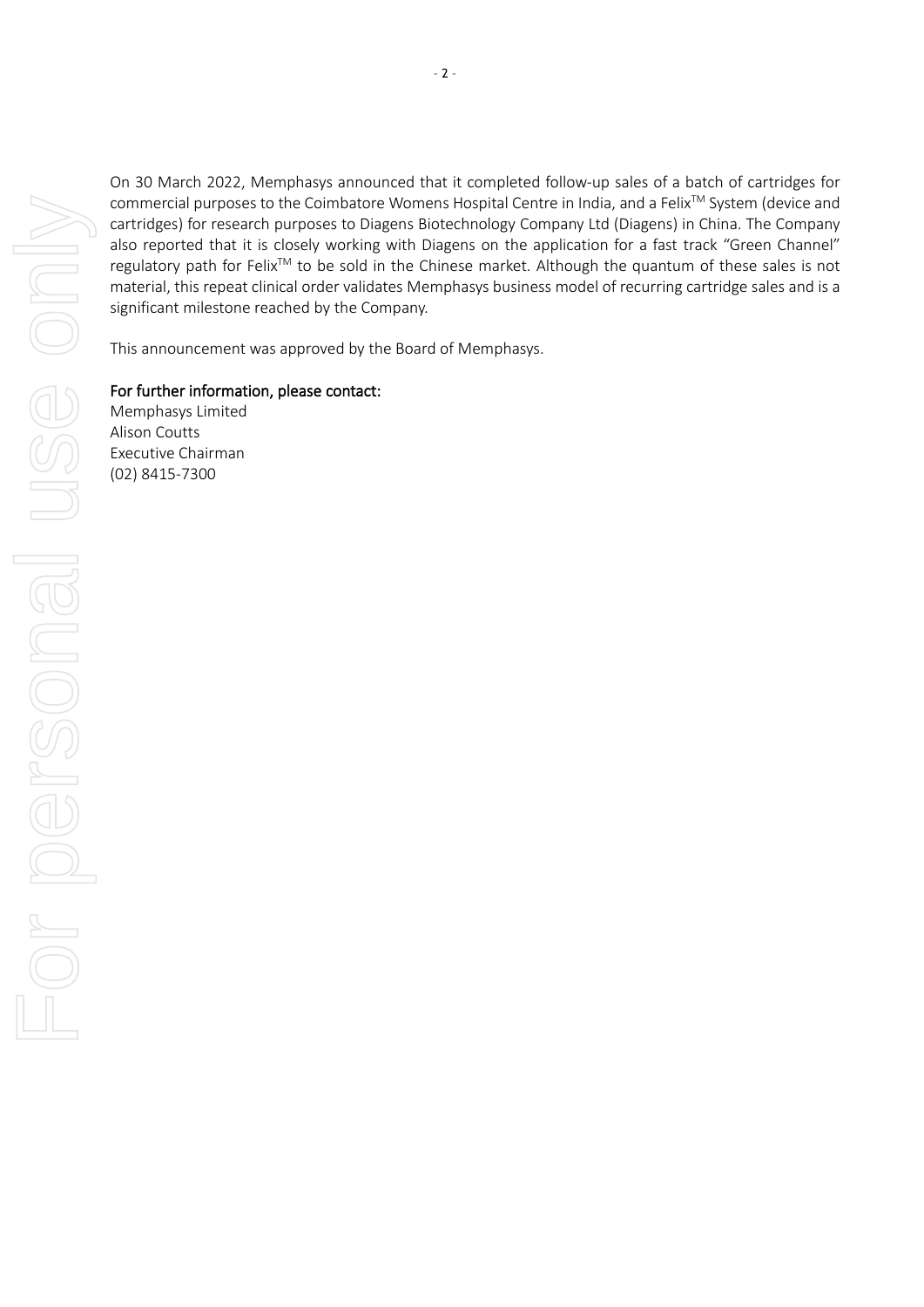## **Appendix 4C**

### **Quarterly cash flow report for entities subject to Listing Rule 4.7B**

# **Name of entity**

| Memphasys Limited |                                   |  |
|-------------------|-----------------------------------|--|
| <b>ABN</b>        | Quarter ended ("current quarter") |  |
| 33 120 047 556    | ⊟31 March 2022                    |  |

|     | <b>Consolidated statement of cash flows</b>                           | <b>Current quarter</b><br>\$A'000 | Year to date (9<br>months)<br>\$A'000 |
|-----|-----------------------------------------------------------------------|-----------------------------------|---------------------------------------|
| 1.  | <b>Cash flows from operating activities</b>                           |                                   |                                       |
| 1.1 | Receipts from customers                                               | 14                                | 14                                    |
| 1.2 | Payments for                                                          |                                   |                                       |
|     | research and development<br>(a)                                       | (148)                             | (939)                                 |
|     | (b)<br>product manufacturing and operating<br>costs                   | (75)                              | (239)                                 |
|     | advertising and marketing<br>(c)                                      | (10)                              | (30)                                  |
|     | leased assets<br>(d)                                                  | (44)                              | (137)                                 |
|     | staff costs<br>(e)                                                    | (525)                             | (1, 491)                              |
|     | (f)<br>administration and corporate costs                             | (234)                             | (802)                                 |
| 1.3 | Dividends received (see note 3)                                       |                                   |                                       |
| 1.4 | Interest received                                                     |                                   |                                       |
| 1.5 | Interest and other costs of finance paid                              |                                   |                                       |
| 1.6 | Income taxes paid                                                     |                                   |                                       |
| 1.7 | Government grants and tax incentives                                  |                                   | 1,380                                 |
| 1.8 | Other (first instalment reimbursement<br>amount received from Hydrix) | 125                               | 250                                   |
| 1.9 | Net cash from / (used in) operating<br>activities                     | (897)                             | (1,993)                               |

| 2.  | Cash flows from investing activities |   |     |
|-----|--------------------------------------|---|-----|
| 2.1 | Payments to acquire or for:          |   |     |
|     | entities<br>'a                       |   |     |
|     | businesses<br>(b                     |   |     |
|     | property, plant and equipment<br>(C) | 2 | (3) |
|     | investments<br>(ď                    |   |     |
|     | intellectual property<br>e)          | - |     |

ASX Listing Rules Appendix 4C (17/07/20) **Page 1** + See chapter 19 of the ASX Listing Rules for defined terms.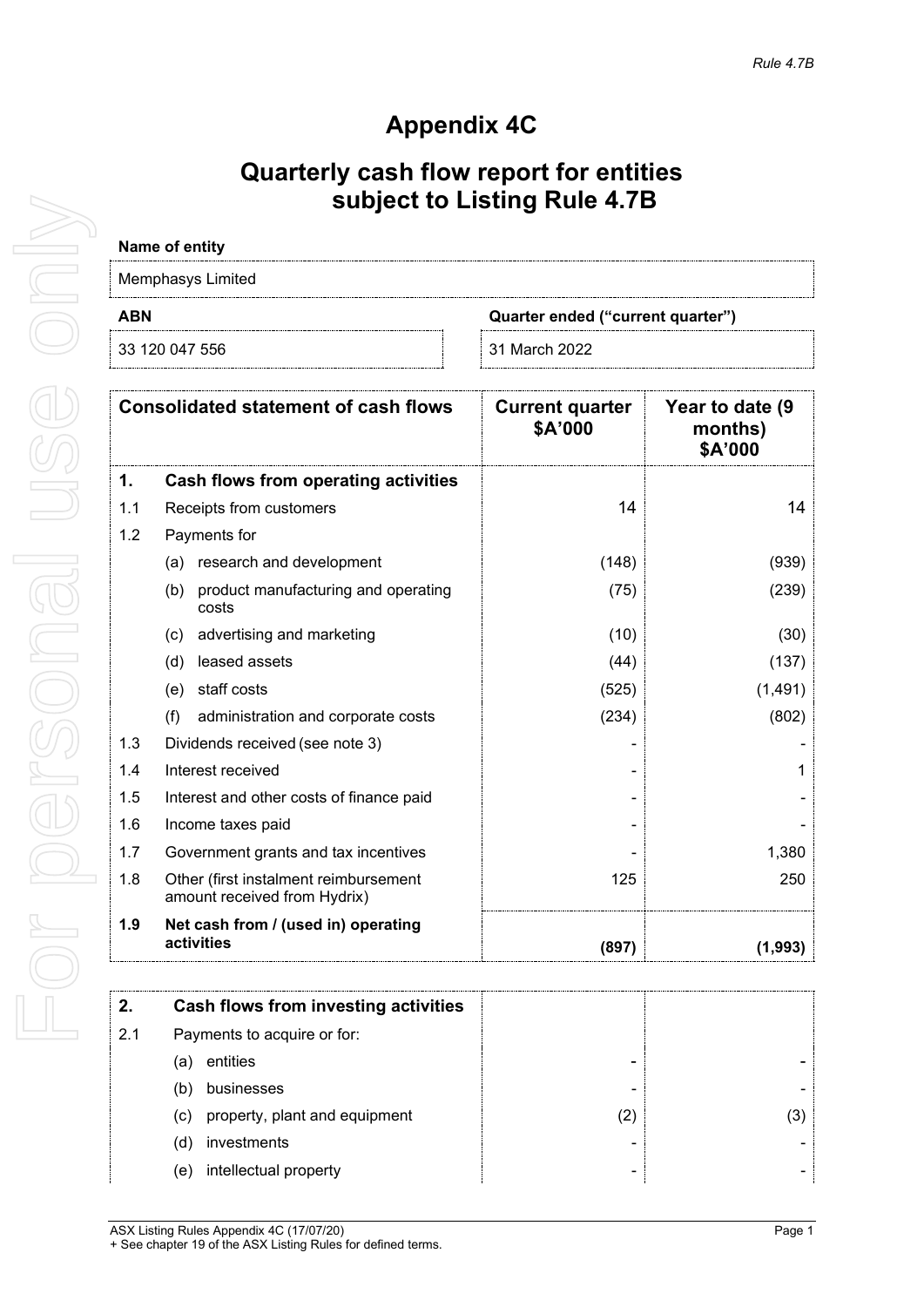|     | <b>Consolidated statement of cash flows</b>        | <b>Current quarter</b><br>\$A'000 | Year to date (9<br>months)<br>\$A'000 |
|-----|----------------------------------------------------|-----------------------------------|---------------------------------------|
|     | (f)<br>other non-current assets                    |                                   |                                       |
| 2.2 | Proceeds from disposal of:                         |                                   |                                       |
|     | entities<br>(a)                                    |                                   |                                       |
|     | (b)<br>businesses                                  |                                   |                                       |
|     | property, plant and equipment<br>$\left( c\right)$ |                                   |                                       |
|     | investments<br>(d)                                 |                                   |                                       |
|     | intellectual property<br>(e)                       |                                   |                                       |
|     | (f)<br>other non-current assets                    |                                   |                                       |
| 2.3 | Cash flows from loans to other entities            |                                   |                                       |
| 2.4 | Dividends received (see note 3)                    |                                   |                                       |
| 2.5 | Other (provide details if material)                |                                   |                                       |
| 2.6 | Net cash from / (used in) investing<br>activities  | (2)                               | (3)                                   |

| 3.   | <b>Cash flows from financing activities</b>                                                   |       |
|------|-----------------------------------------------------------------------------------------------|-------|
| 3.1  | Proceeds from issues of equity securities<br>(excluding convertible debt securities)          |       |
| 3.2  | Proceeds from issue of convertible debt<br>securities                                         |       |
| 3.3  | Proceeds from exercise of options                                                             | 1,076 |
| 3.4  | Transaction costs related to issues of<br>equity securities or convertible debt<br>securities | (31)  |
| 3.5  | Proceeds from borrowings                                                                      |       |
| 3.6  | Repayment of borrowings                                                                       |       |
| 3.7  | Transaction costs related to loans and<br>borrowings                                          |       |
| 3.8  | Dividends paid                                                                                |       |
| 3.9  | Other (provide details if material)                                                           |       |
| 3.10 | Net cash from / (used in) financing<br>activities                                             | 1,045 |

|     | Net increase / (decrease) in cash and<br>cash equivalents for the period |       |       |
|-----|--------------------------------------------------------------------------|-------|-------|
| 4.1 | Cash and cash equivalents at beginning of<br>period                      | 1.951 | 2.003 |
| 4.2 | Net cash from / (used in) operating<br>activities (item 1.9 above)       | (897) |       |
| 4.3 | Net cash from / (used in) investing activities<br>(item 2.6 above)       | (2)   |       |

For personal use only For personal use only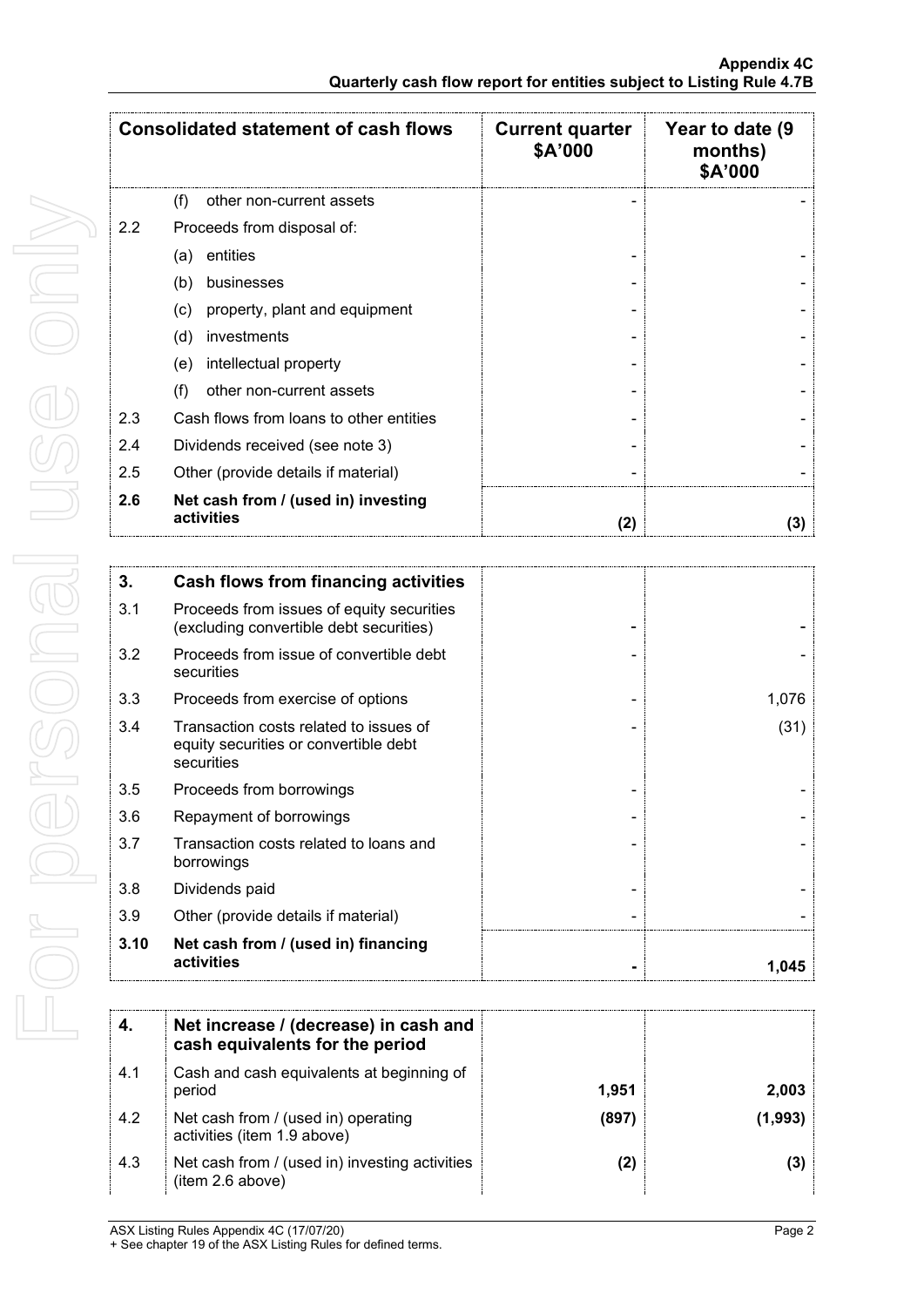|     | Consolidated statement of cash flows                                | <b>Current quarter</b><br>\$A'000 | Year to date (9<br>months)<br>\$A'000 |
|-----|---------------------------------------------------------------------|-----------------------------------|---------------------------------------|
| 4.4 | Net cash from / (used in) financing activities<br>(item 3.10 above) |                                   | 1.045                                 |
| 4.5 | Effect of movement in exchange rates on<br>cash held                |                                   |                                       |
| 4.6 | Cash and cash equivalents at end of<br>period                       |                                   |                                       |

| 5.  | Reconciliation of cash and cash<br>equivalents<br>at the end of the quarter (as shown in the<br>consolidated statement of cash flows) to the<br>related items in the accounts | <b>Current quarter</b><br>\$A'000 | <b>Previous quarter</b><br>\$A'000 |
|-----|-------------------------------------------------------------------------------------------------------------------------------------------------------------------------------|-----------------------------------|------------------------------------|
| 5.1 | Bank balances                                                                                                                                                                 | 1,052                             | 1.951                              |
| 5.2 | Call deposits                                                                                                                                                                 |                                   |                                    |
| 5.3 | <b>Bank overdrafts</b>                                                                                                                                                        |                                   |                                    |
| 5.4 | Other (provide details)                                                                                                                                                       |                                   |                                    |
| 5.5 | Cash and cash equivalents at end of<br>quarter (should equal item 4.6 above)                                                                                                  | 1.052                             |                                    |

| 6.  | Payments to related parties of the entity and their<br>associates                                                                                           | <b>Current quarter</b><br><b>\$A'000</b> |
|-----|-------------------------------------------------------------------------------------------------------------------------------------------------------------|------------------------------------------|
| 6.1 | Aggregate amount of payments to related parties and their<br>associates included in item 1                                                                  |                                          |
| 6.2 | Aggregate amount of payments to related parties and their<br>associates included in item 2                                                                  |                                          |
|     | Note: if any amounts are shown in items 6.1 or 6.2, your quarterly activity report must include a description of, and an<br>explanation for, such payments. |                                          |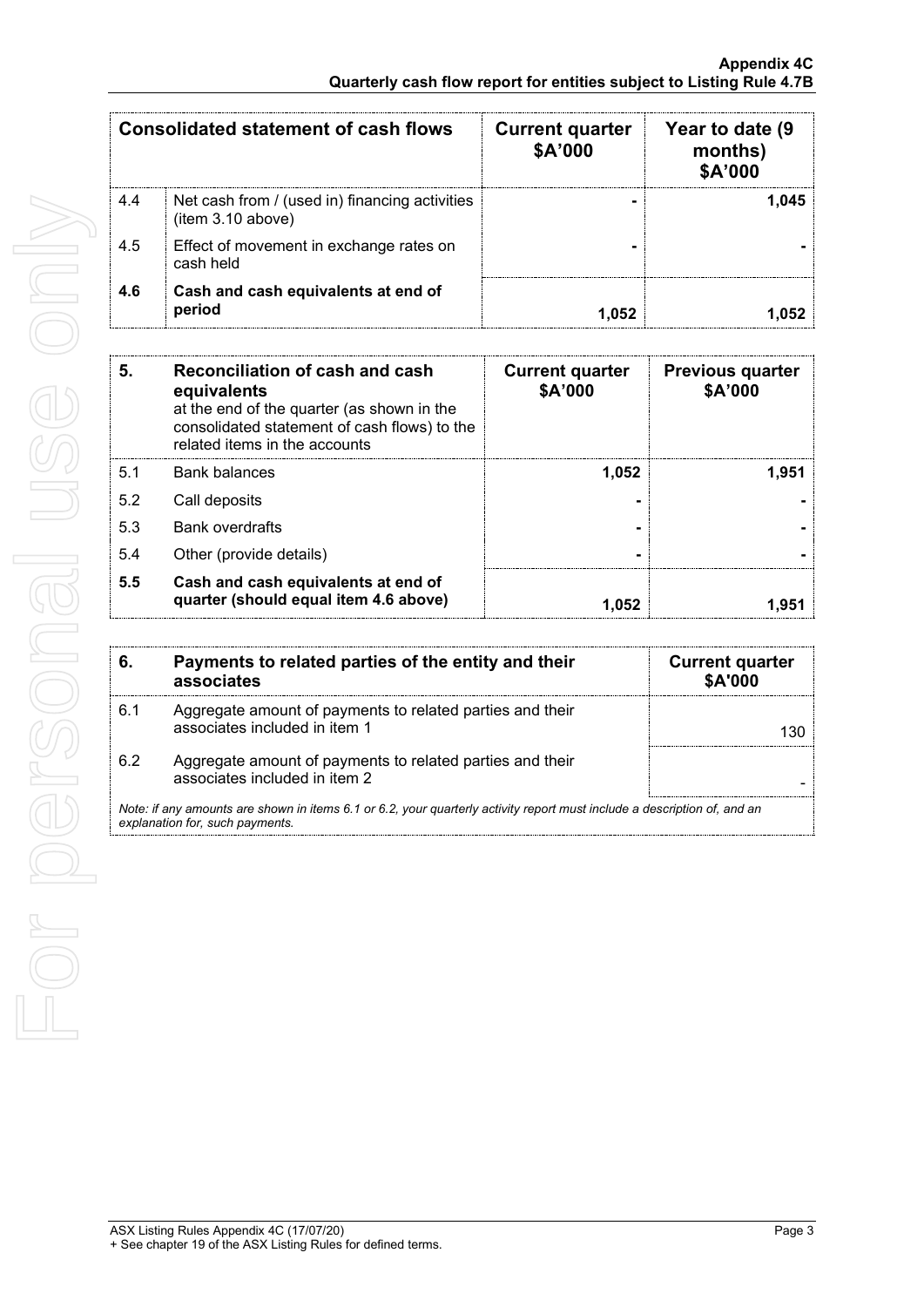| 7.  | <b>Financing facilities</b><br>Note: the term "facility' includes all forms of financing<br>arrangements available to the entity.                                                                                                                                                                                                                    | <b>Total facility</b><br>amount at quarter<br>end<br>\$A'000 | Amount drawn at<br>quarter end<br>\$A'000 |
|-----|------------------------------------------------------------------------------------------------------------------------------------------------------------------------------------------------------------------------------------------------------------------------------------------------------------------------------------------------------|--------------------------------------------------------------|-------------------------------------------|
|     | Add notes as necessary for an understanding of the<br>sources of finance available to the entity.                                                                                                                                                                                                                                                    |                                                              |                                           |
| 7.1 | Loan facilities                                                                                                                                                                                                                                                                                                                                      | ٠                                                            |                                           |
| 7.2 | Credit standby arrangements                                                                                                                                                                                                                                                                                                                          |                                                              |                                           |
| 7.3 | Other (please specify)                                                                                                                                                                                                                                                                                                                               | ٠                                                            |                                           |
| 7.4 | <b>Total financing facilities</b>                                                                                                                                                                                                                                                                                                                    |                                                              |                                           |
| 7.5 | Unused financing facilities available at quarter end                                                                                                                                                                                                                                                                                                 |                                                              |                                           |
| 7.6 | Include in the box below a description of each facility above, including the lender, interest<br>rate, maturity date and whether it is secured or unsecured. If any additional financing<br>facilities have been entered into or are proposed to be entered into after quarter end,<br>include a note providing details of those facilities as well. |                                                              |                                           |

| 8.  | Estimated cash available for future operating activities                                                                                                                                                       | <b>SA'000</b> |
|-----|----------------------------------------------------------------------------------------------------------------------------------------------------------------------------------------------------------------|---------------|
| 8.1 | Net cash from / (used in) operating activities (item 1.9)                                                                                                                                                      | (897)         |
| 8.2 | Cash and cash equivalents at quarter end (item 4.6)                                                                                                                                                            | 1,052         |
| 8.3 | Unused finance facilities available at quarter end (item 7.5)                                                                                                                                                  |               |
| 8.4 | Total available funding (item $8.2 +$ item $8.3$ )                                                                                                                                                             | 1.052         |
| 8.5 | Estimated quarters of funding available (item 8.4 divided by<br>item $8.1$ )                                                                                                                                   | 1.17          |
|     | Note: if the entity has reported positive net operating cash flows in item 1.9, answer item 8.5 as "N/A". Otherwise, a<br>figure for the estimated guarters of funding available must be included in item 8.5. |               |
| 8.6 | If item 8.5 is less than 2 quarters, please provide answers to the following questions:                                                                                                                        |               |
|     | Does the entity expect that it will continue to have the current level of net operating<br>8.6.1<br>cash flows for the time being and, if not, why not?                                                        |               |

- Answer: Yes, the entity expects to continue to develop its portfolio of products at a similar rate of spending.
- 8.6.2 Has the entity taken any steps, or does it propose to take any steps, to raise further cash to fund its operations and, if so, what are those steps and how likely does it believe that they will be successful?
- Answer: The Company is exploring a variety of fundraising options with the support of external advisers and are progressing discussions on an appropriate funding package for the Company to provide long-term funding certainty and limit dilution to existing shareholders. The Company will update the market on this funding package in the June 2022 quarter.